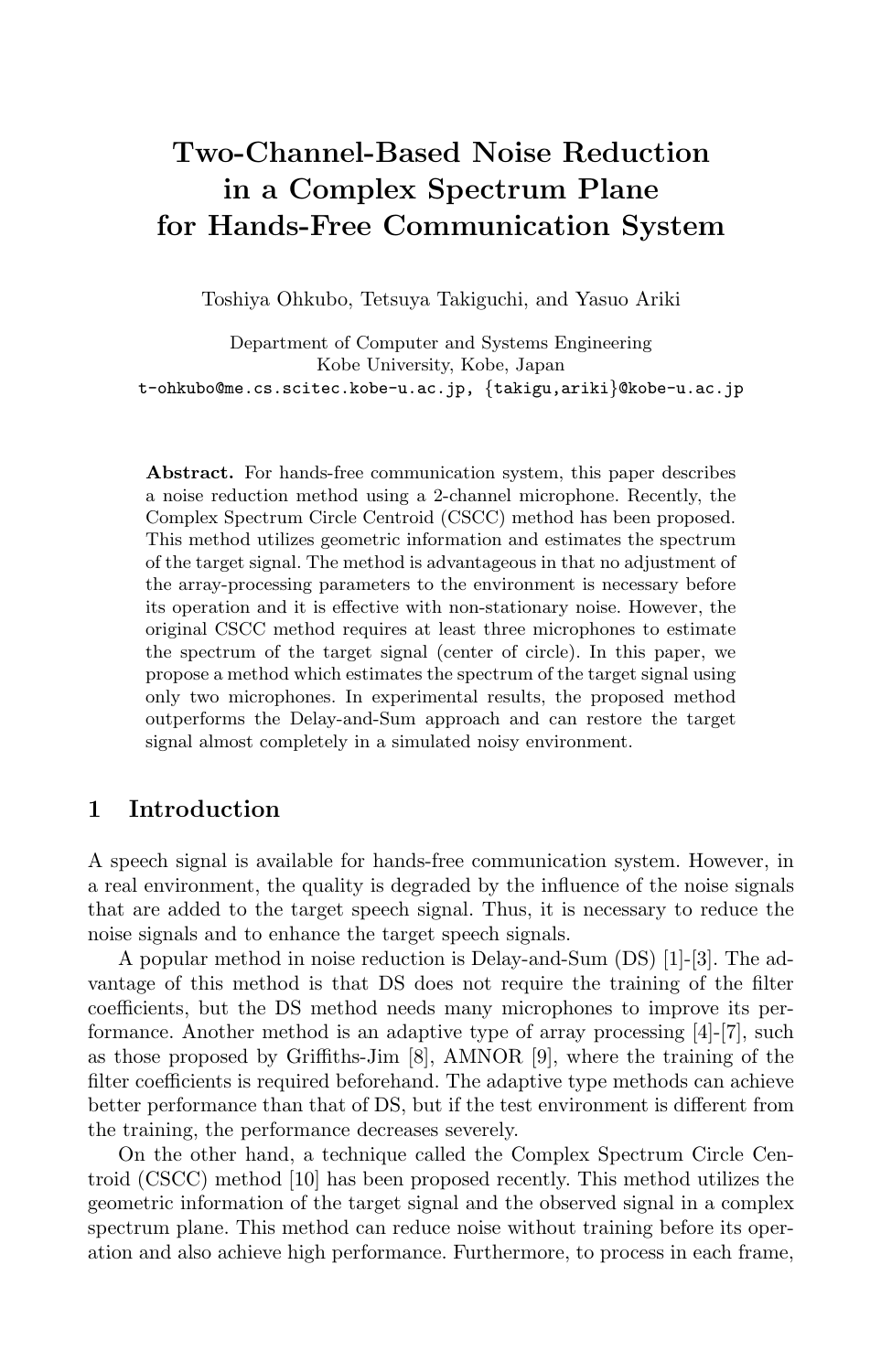this method can be effective with non-stationary noise. However, this method needs at least three microphones to estimate the spectrum of the target signal. This means the method requires a special device, such as microphone array.

In this paper, we propose a method which estimates the spectrum of the target signal using only two microphones. The proposed method can reduce noise with high performance and achieve results as good as the CSCC method.

The organization of the paper is as follows. In section 2, we describe the basis of the CSCC method, followed by an explanation of the estimation process using only two microphones. In section 3, the experimental results are discussed. Finally, in section 4, we summarize the conclusions of this work.

# **2 Noise Reduction Processing in a Complex Spectrum Plane**

#### **2.1 The Layout of Observed Signals in a Complex Spectrum Plane**

We assume that two acoustic signals, target and noise, propagate toward the microphones. The configuration of the two-microphone case is shown in Figure 1. The observed signal  $m_i(t)$  of the *i*-th microphone is defined as follows:

$$
m_i(t) = s(t) + n(t - \tau_i) \qquad (i = 1...M)
$$
 (1)

where  $s(t)$  is the target signal and  $n(t)$  is the noise signal at time *t*, and  $\tau_i$ denotes the time delay at the *i*-th microphone in respect to the noise signal, and M denotes the number of the microphones. The Fourier transform of the observed signal of the *i*-th microphone is described as follows:

$$
M_i(\omega) = S(\omega) + N(\omega)e^{-j\omega \tau_i} \qquad (i = 1...M)
$$
\n(2)



**Fig. 1.** Signal propagating toward the 2-channel microphone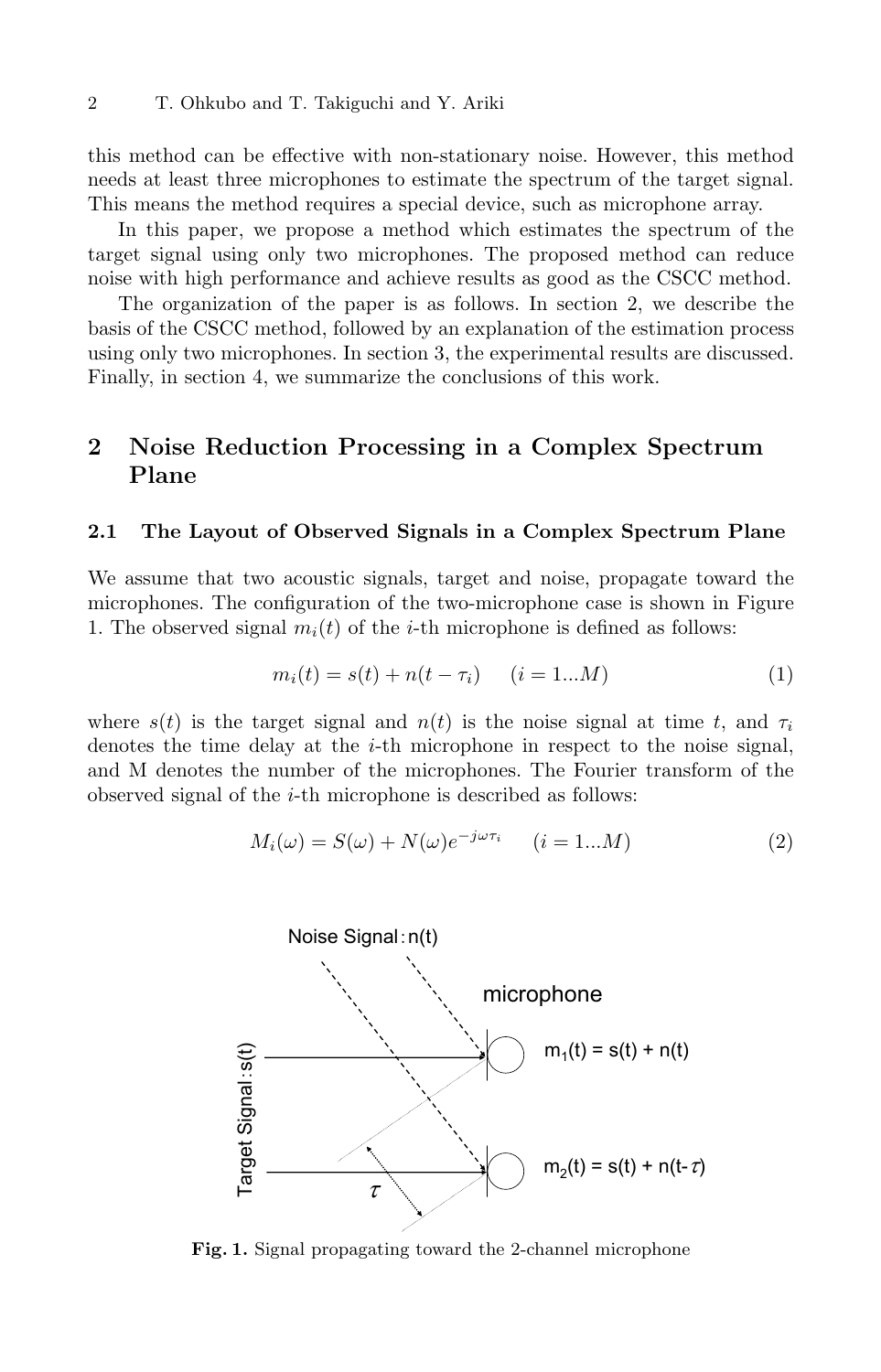where  $\omega$  denotes angular frequency, and  $M_i(\omega)$ ,  $S(\omega)$  and  $N(\omega)$  indicate Fourier transforms of  $m_i(t)$ ,  $s(t)$  and  $n(t)$ , respectively. Figure 2 gives a graphic representation of Equation (2). Each  $M_i(\omega)$  lies on a circle with radius  $\parallel N(\omega) \parallel$  and at a center  $S(\omega)$ . The value  $\omega \tau_i$  denotes a deflection angle.

In the Complex Spectrum Circle Centroid (CSCC) method [10], the circle location is estimated by using only  $M_i(\omega)$ , and the center of the circle is the spectrum of the target signal.



**Fig. 2.** Distribution of the observed signal by multiple microphones in a complex spectrum plane

## **2.2 Estimation of the Target Signal Spectrum Using a 2-channel Microphone**

The original CSCC method requires at least three microphones because we need to estimate the location of the circle. This means that the method requires a special device, such as a microphone array.

Here, we propose a method to estimate the spectrum of the target signal using only two microphones. As shown in Figure 1, if the signals propagate as a plane wave, the spectrums of the signal observed using a 2-channel microphone are given as follows:

$$
M_1(\omega) = S(\omega) + N(\omega)
$$
\n(3)

$$
M_2(\omega) = S(\omega) + N(\omega)e^{-j\omega\tau}
$$
\n(4)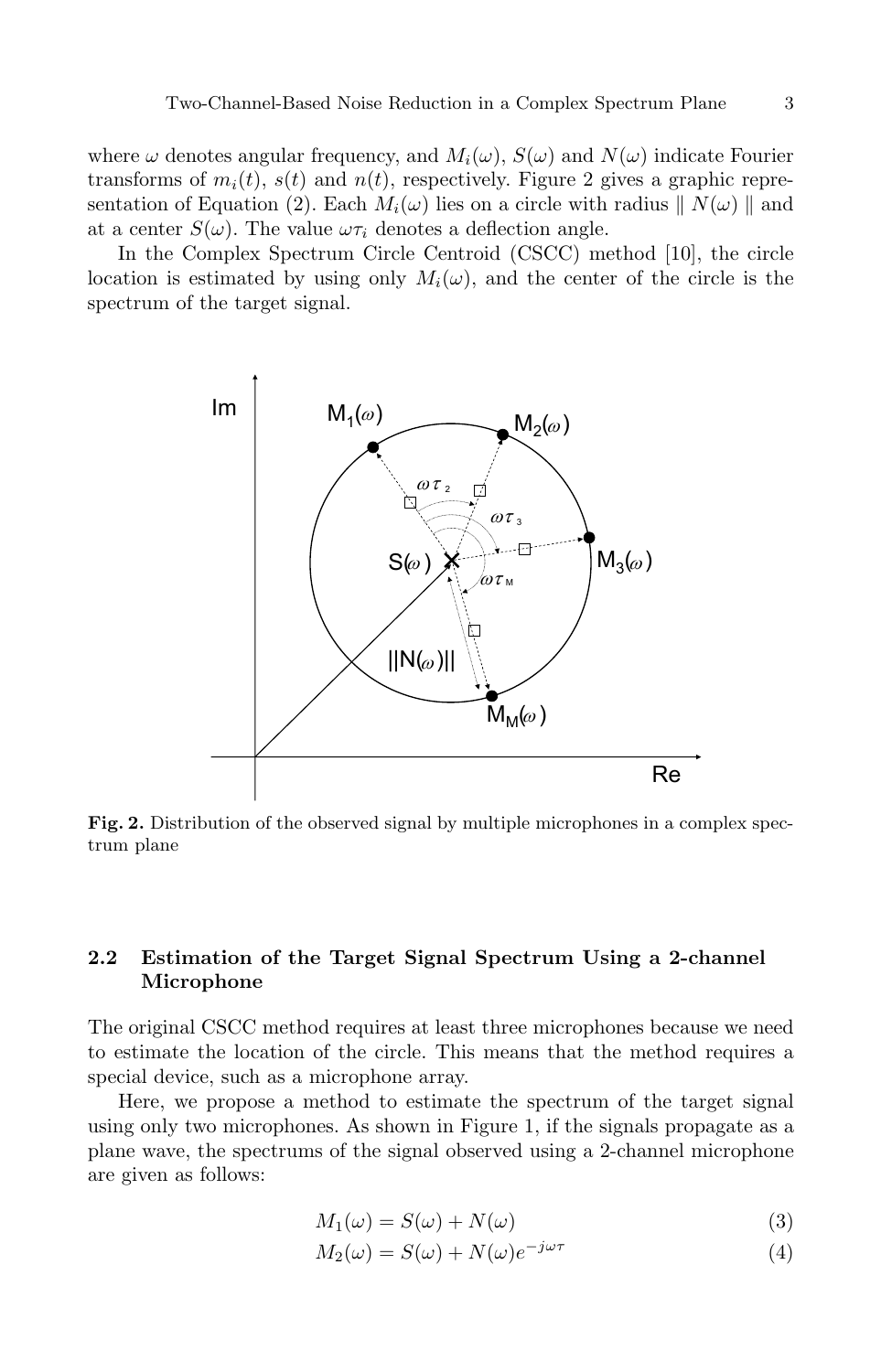where  $M_1(\omega)$  and  $M_2(\omega)$  are the spectrums of the observed signal,  $S(\omega)$  and  $N(\omega)$  denote the spectrums of the target signal and the noise signal, respectively. The value *τ* denotes the time delay between the two microphones in respect to the noise signal.

As discussed in Section 2.1,  $S(\omega)$  is located at an equal distance from  $M_1(\omega)$ and  $M_2(\omega)$ , and the distance is  $\| N(\omega) \|$ . Subtracting Equation (4) from Equation (3) gives the value of  $N(\omega)$  as

$$
\| N(\omega) \| = \frac{\| M_1(\omega) - M_2(\omega) \|}{\| 1 - e^{-j\omega \tau} \|}.
$$
 (5)

Figure 3 shows the process used to estimate  $S(\omega)$  using two microphones. First, we draw a perpendicular bisector toward a straight line connecting  $M_1(\omega)$ and  $M_2(\omega)$  in a complex spectrum plane. Next, we draw a circle with the radius *| N*(*ω*) *|* shown in Equation (5) and its center at  $M_1(\omega)$ . The coordinates of each spectrum in Figure 3 are defined as follows:

**–** The spectrum of the observed signal:

$$
\begin{cases}\nM_1(\omega) = (M_{1x}, M_{1y}) \\
M_2(\omega) = (M_{2x}, M_{2y})\n\end{cases}
$$

**–** The candidate for the target signal spectrum:

$$
\tilde{S}(\omega) = \{S_1(\omega), S_2(\omega)\}\ ,\ \begin{cases}\nS_1(\omega) = (S_{1x}, S_{1y}) \\
S_2(\omega) = (S_{2x}, S_{2y})\n\end{cases}
$$

**–** The midpoint:

$$
C(\omega) = (C_x, C_y) = (\frac{M_{1x} + M_{2x}}{2}, \frac{M_{1y} + M_{2y}}{2})
$$

where subscript *x* and *y* denote the coordinates of the real part and the imaginary part, respectively.

The perpendicular bisector and the circle are given as follows:

$$
\tilde{S}_y(\omega) - C_y(\omega) = \frac{M_{1x}(\omega) - M_{2x}(\omega)}{M_{2y}(\omega) - M_{1y}(\omega)} (\tilde{S}_x(\omega) - C_x(\omega))
$$
\n(6)

$$
(\tilde{S}_x(\omega) - M_{1x}(\omega))^2 + (\tilde{S}_y(\omega) - M_{1y}(\omega))^2 = || N(\omega) ||^2.
$$
 (7)

The spectrum of the target signal,  $S(\omega)$ , is located at the intersecting points between the perpendicular bisector and the circle. Hence,  $S_1(\omega)$  and  $S_2(\omega)$  are obtained by solving the simultaneous equations between Equation (6) and Equation (7). We replace the gradient in Equation (6) with *d*, which is shown as follows:

$$
d = \frac{M_{1x}(\omega) - M_{2x}(\omega)}{M_{2y}(\omega) - M_{1y}(\omega)}.
$$
\n(8)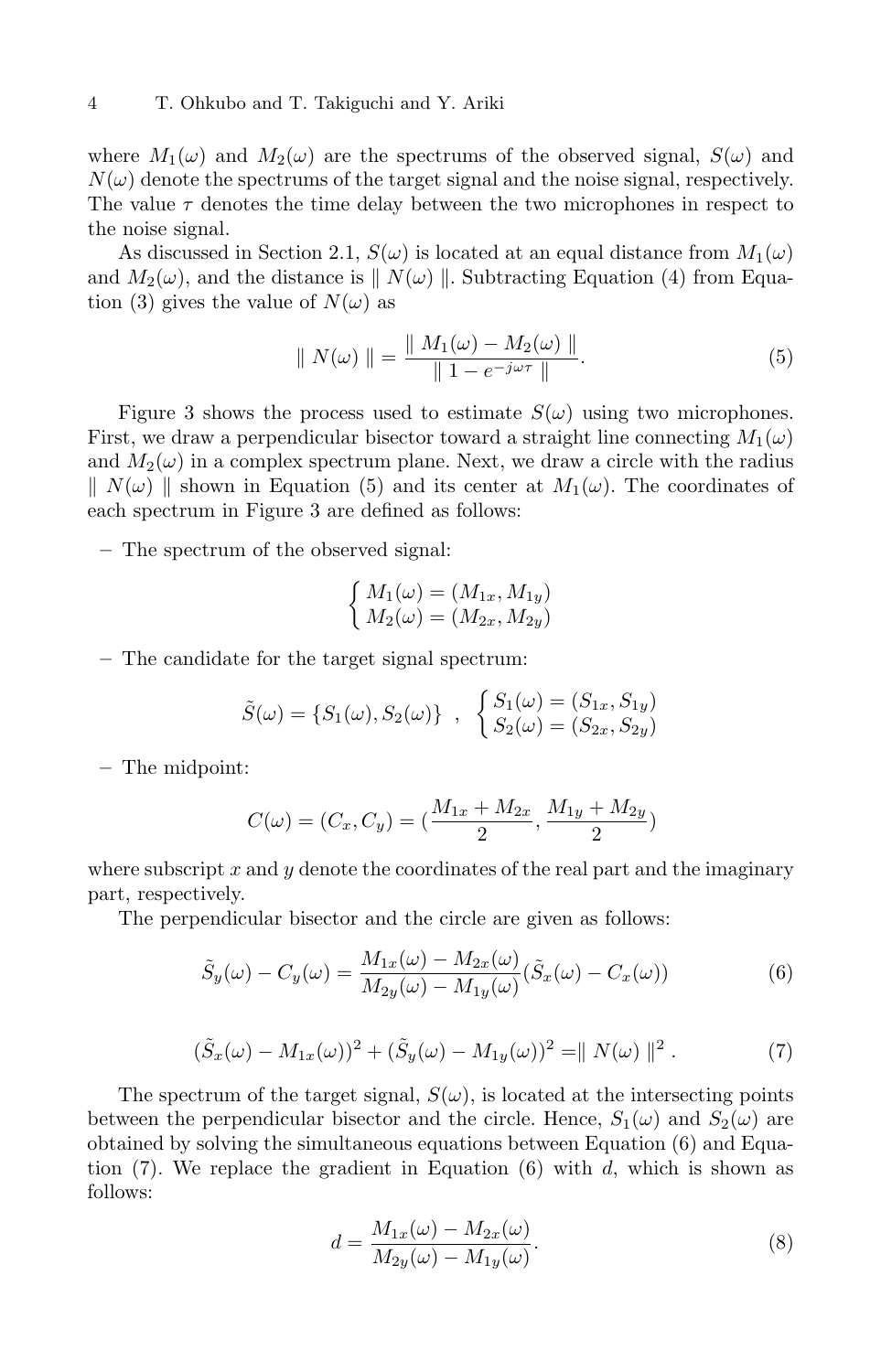

**Fig. 3.** The estimation process of the target signal spectrum using the 2-channel microphone in a complex spectrum plane

Using this equation, we define the constants as follows :

$$
\begin{cases}\na = 1 + d^2 \\
b = -2(1 + d^2)C_x(\omega) \\
c = (dC_x(\omega) - C_y(\omega) + M_{1y}(\omega))^2 - ||N(\omega)||^2,\n\end{cases}
$$
\n(9)

and calculate  $\tilde{S}_x(\omega)$  as follows:

$$
\tilde{S}_x(\omega) = \frac{-b \pm \sqrt{b^2 - 4ac}}{2a}.
$$
\n(10)

Substituting the obtained  $\tilde{S}_x(\omega)$  into Equation (6), we are able to obtain  $\tilde{S}_y(\omega)$ .

Finally, we must choose the proper spectrum from two among the candidates for the target signal. In this paper, we chose the candidate whose spectrum power is smaller, since we considered that the power of the estimated clean signal will be smaller than that of the observed noisy signal. In the case shown in Figure 3,  $S_1(\omega)$  is chosen as the target signal spectrum.

# **3 Experiments**

#### **3.1 Experimental Conditions**

To evaluate the proposed method, we used two evaluation measures. One is a cross-correlation value (*CC*-*V alue*) between the target signal and the noise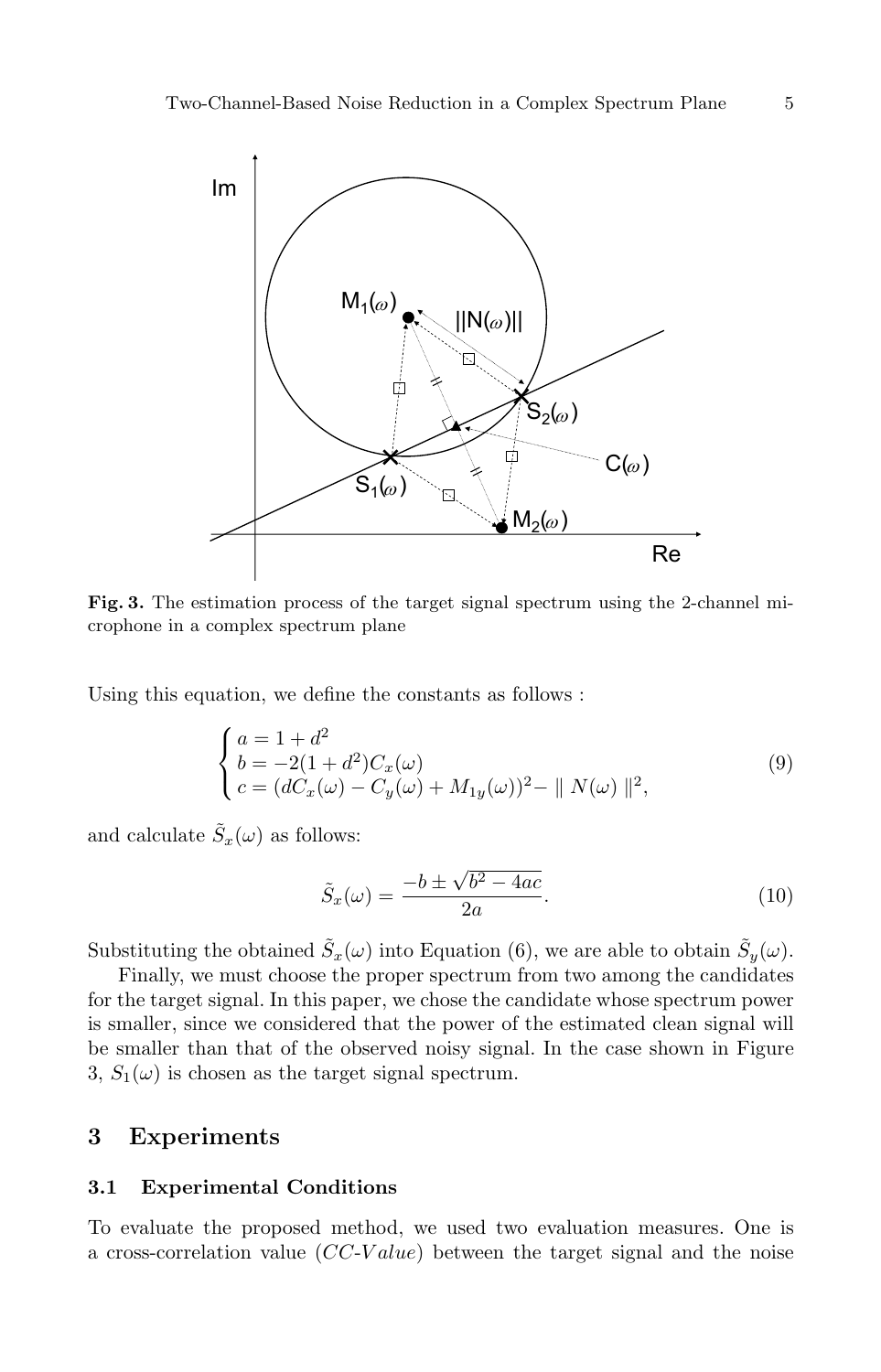removed signal. It is defined as follows:

$$
CC\text{-}Value = \frac{\sum_{t}^{T} s(t)\tilde{s}(t)}{\sqrt{\sum_{t}^{T} (s(t))^{2}} \sqrt{\sum_{t}^{T} (\tilde{s}(t))^{2}}}
$$
(11)

where *T* denotes the length of the signal, and *t* is the variable of time.  $\tilde{s}(t)$  is the noise removed signal.

The other evaluation measure for performance in speech recognition is the cepstrum distance (*CepDist*), which is defined as follows:

$$
CepDist = \frac{1}{N} \frac{1}{P} \sum_{n=1}^{N} \sum_{p}^{P} (\parallel S(n, p) - \tilde{S}(n, p) \parallel)
$$
 (12)

where *N* and *P* denote the total number of analysis frames and the dimension of the cepstrum, respectively, and *n* and *p* are the variables of the frames and the cepstrum dimension, respectively.

In the experiments, the target source and the noise source were located at 90 degrees and 30 degrees from the line connecting the microphones, respectively. The microphones were uniformly spaced at 2.83-cm intervals. We used 10 Japanese utterances in the "ATR SPEECH DATABASE" as the target signals and three other utterances in the same database as the noise signals, and mixed them to produce the observed signals with a signal-to-noise ratio (SNR) of 0 dB.

The observed signal was sampled at 16 kHz and windowed with a 20-ms Hamming window every 10-ms. Then a 320-point DFT was used to compute 16-order MFCCs (mel-frequency cepstral coefficients). We compared the performance of the conventional method of Delay-and-Sum (using 2 or 14 microphones).

The proposed method requires the noise source direction to calculate  $\parallel N(\omega) \parallel$ in Equation (5). The direction can be estimated by the inference method of the sound source, such as Cross-power Spectrum Phase analysis (CSP). However, in this experiments, we gave the noise source direction to evaluate the noise reduction performance of the proposed method.

#### **3.2 Simulated Environment**

In this experiment, microphone-array data was generated by simulation considering only the time delay. Therefore, the target signals and the noise signals are propagated toward the microphones without degradation. Table 1 and Table 2 show the results for *CC*-*V alue* and *CepDist*. From these results, we see that the proposed method outperforms the Delay-and-Sum method. An example of the signal waveforms is shown in Figure 4. This example uses an utterance as the noise signal. And another example of the signal waveforms which uses a music as the noise is shown in Figure 5. These result shows that the proposed method is effective for the noise both in speech regions and non-speech regions. In addition, these results lead us to the conclusion that the proposed method can restore the target signal almost completely.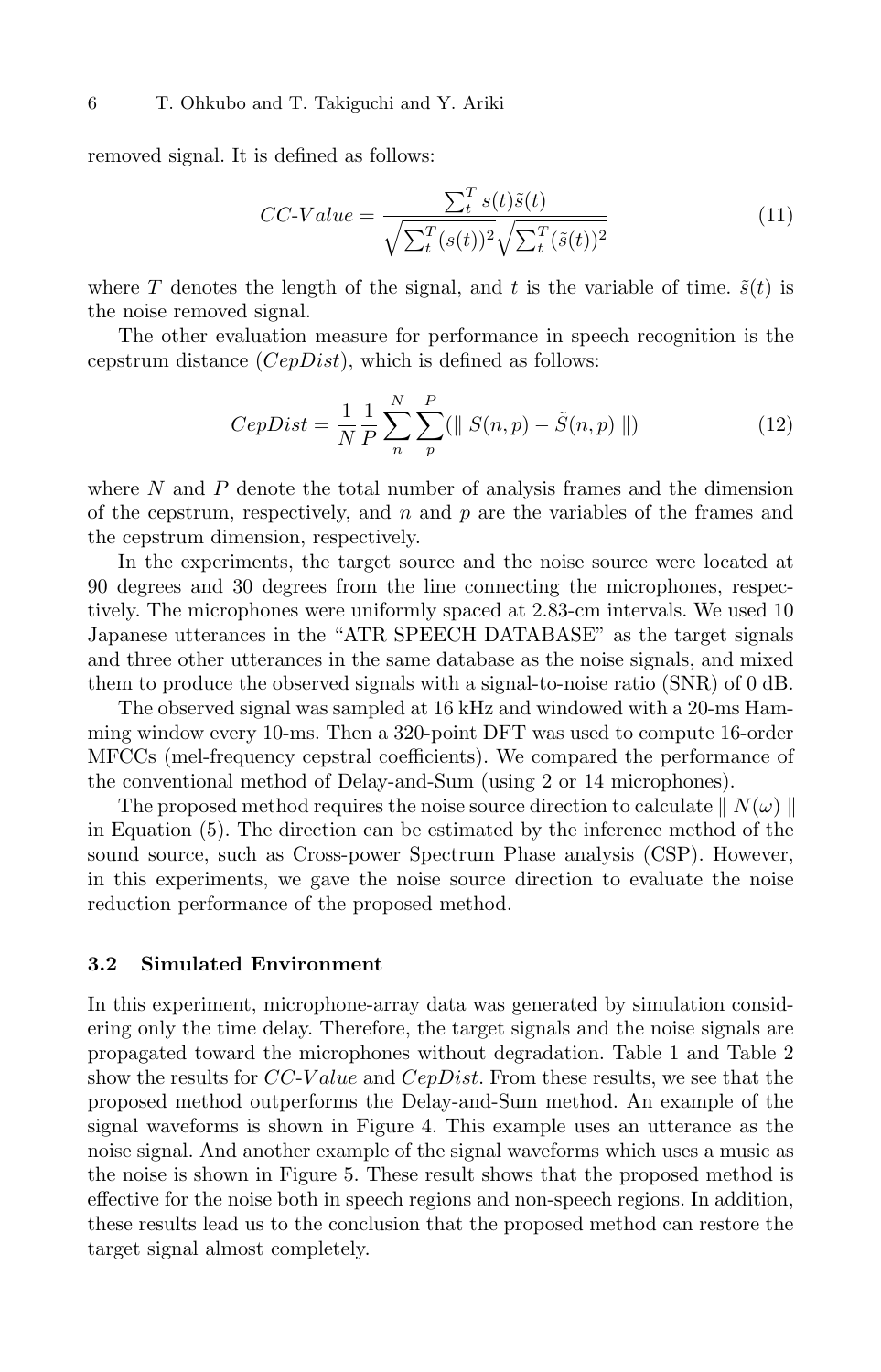

(b) An observed signal (the utterance of noise signal is /shisyuu/) (SNR:0dB)



(c) A signal after noise removal was carried out, using the DS(mic:2) method



(d) A signal after noise removal was carried out, using the proposed method

**Fig. 4.** The waveforms of a target signal, an observed signal and a noise removed signal. (The noise is an utterance.)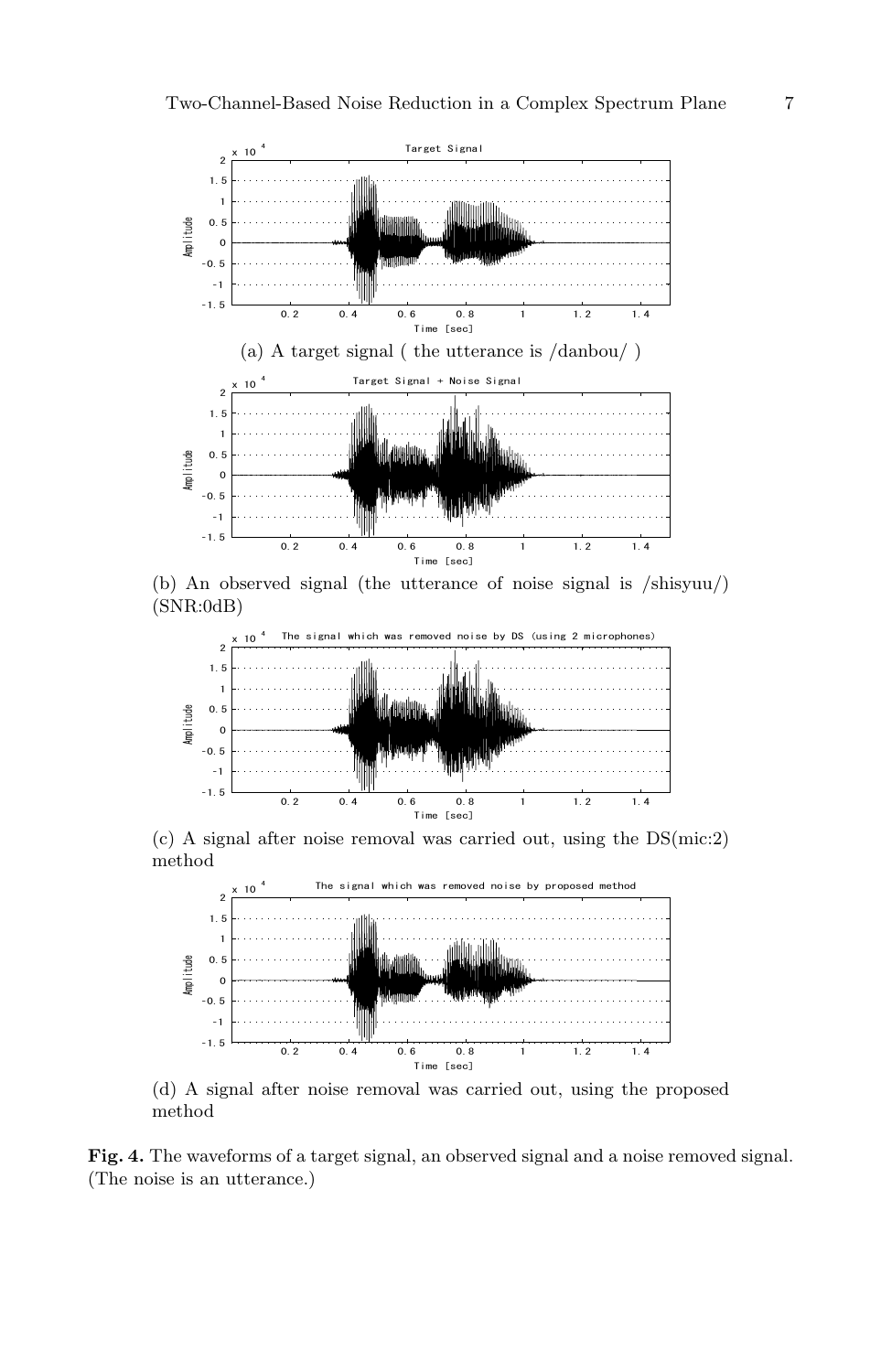

(c) A signal after noise removal was carried out, using the DS(mic:2) method



(d) A signal after noise removal was carried out, using the proposed method

**Fig. 5.** The waveforms of a target signal, an observed signal and a noise removed signal. (The noise is a music.)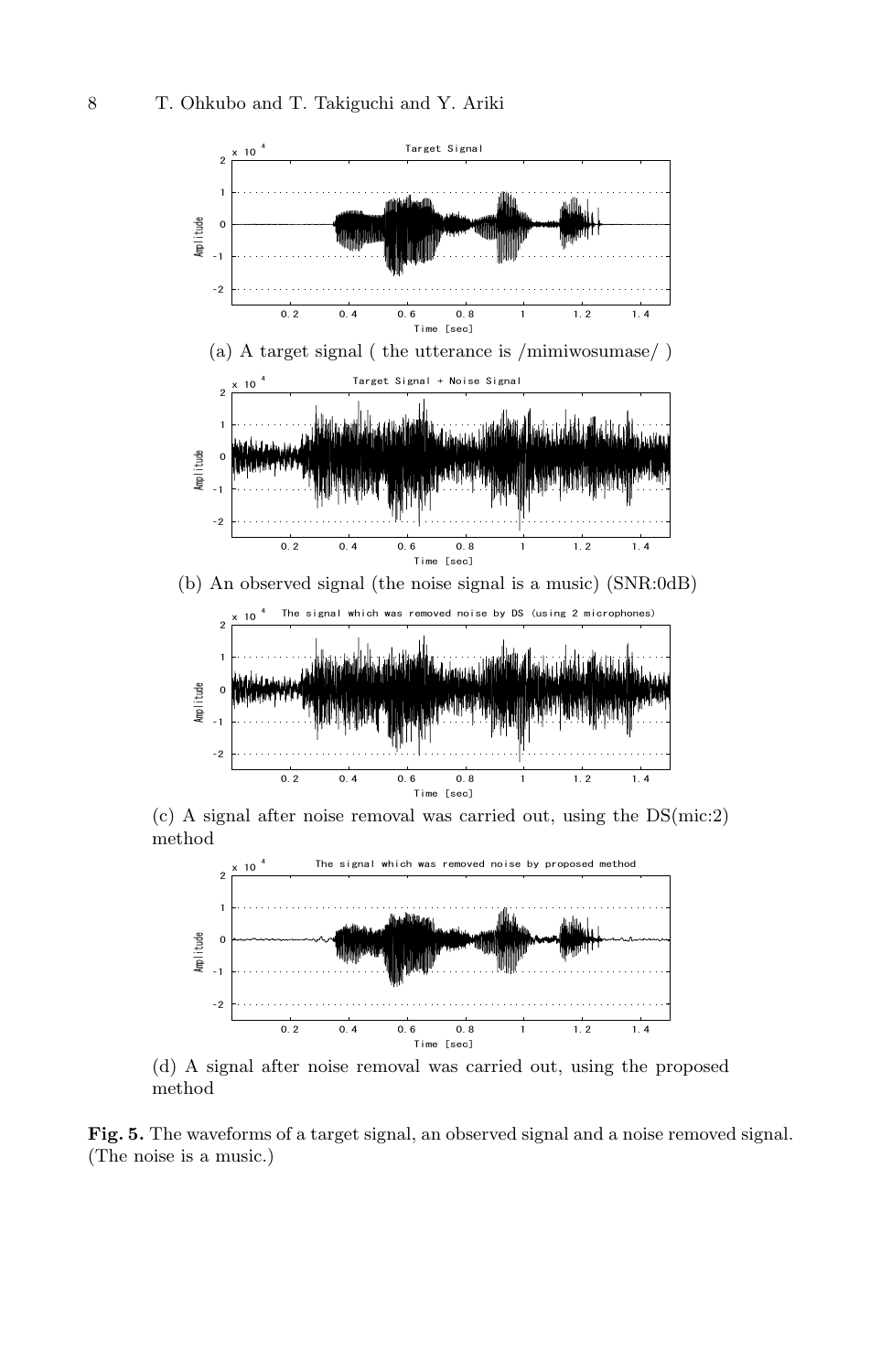|                |      |      | Data No. Observed Signal DS(microphone:2) DS(microphone:14) Proposed Method |      |
|----------------|------|------|-----------------------------------------------------------------------------|------|
|                | 0.69 | 0.70 | 0.79                                                                        | 0.96 |
| $\overline{2}$ | 0.72 | 0.73 | 0.80                                                                        | 0.94 |
| 3              | 0.71 | 0.72 | 0.84                                                                        | 0.99 |
| 4              | 0.66 | 0.67 | 0.81                                                                        | 0.96 |
| 5              | 0.68 | 0.69 | 0.80                                                                        | 0.97 |
| 6              | 0.65 | 0.66 | 0.81                                                                        | 0.99 |
| 7              | 0.71 | 0.75 | 0.82                                                                        | 0.98 |
| 8              | 0.70 | 0.74 | 0.81                                                                        | 0.99 |
| 9              | 0.70 | 0.74 | 0.81                                                                        | 0.91 |
| 10             | 0.69 | 0.70 | 0.79                                                                        | 0.97 |
| Average        | 0.69 | 0.71 | 0.81                                                                        | 0.97 |

**Table 1.** Comparison of cross-correlation value when using simulation data.

\*The figure in () means the number of microphones.

**Table 2.** Comparison of cepstrum distance when using simulation data.

|                |       |       | Data No. Observed Signal DS(microphone:2) DS(microphone:14) Proposed Method |      |
|----------------|-------|-------|-----------------------------------------------------------------------------|------|
|                | 9.18  | 8.88  | 6.38                                                                        | 4.44 |
| $\overline{2}$ | 8.04  | 7.65  | 5.61                                                                        | 4.06 |
| 3              | 12.46 | 12.24 | 11.34                                                                       | 6.97 |
| 4              | 8.60  | 8.62  | 7.51                                                                        | 5.68 |
| 5              | 8.16  | 8.35  | 6.73                                                                        | 5.13 |
| 6              | 9.28  | 9.31  | 8.11                                                                        | 5.93 |
| 7              | 9.66  | 9.26  | 5.58                                                                        | 3.40 |
| 8              | 9.91  | 9.63  | 6.69                                                                        | 4.98 |
| 9              | 9.38  | 9.02  | 5.46                                                                        | 3.60 |
| 10             | 8.54  | 8.12  | 5.76                                                                        | 4.01 |
| Average        | 9.32  | 9.11  | 6.92                                                                        | 4.82 |

\*The figure in () means the number of microphones.

Also an example of the spectrum estimation of the target signal in a complex spectrum plane is shown in Figure 6. In Figure 6, the points of the observed signal spectrum by a 2-channel micorphone are shown as circle symbols, and the candidates of the target signal spectrum which estimated by the observed signal spectrums are shown as square symbols. Here, we chose the bottom-left spectrum as the target signal from the candidates because its power is smaller than the other, as shown in Figure 6. It should be noticed that the estimated target spectrum located in the almost same location as the spectrum of the real target signal which are shown as the cross symbol.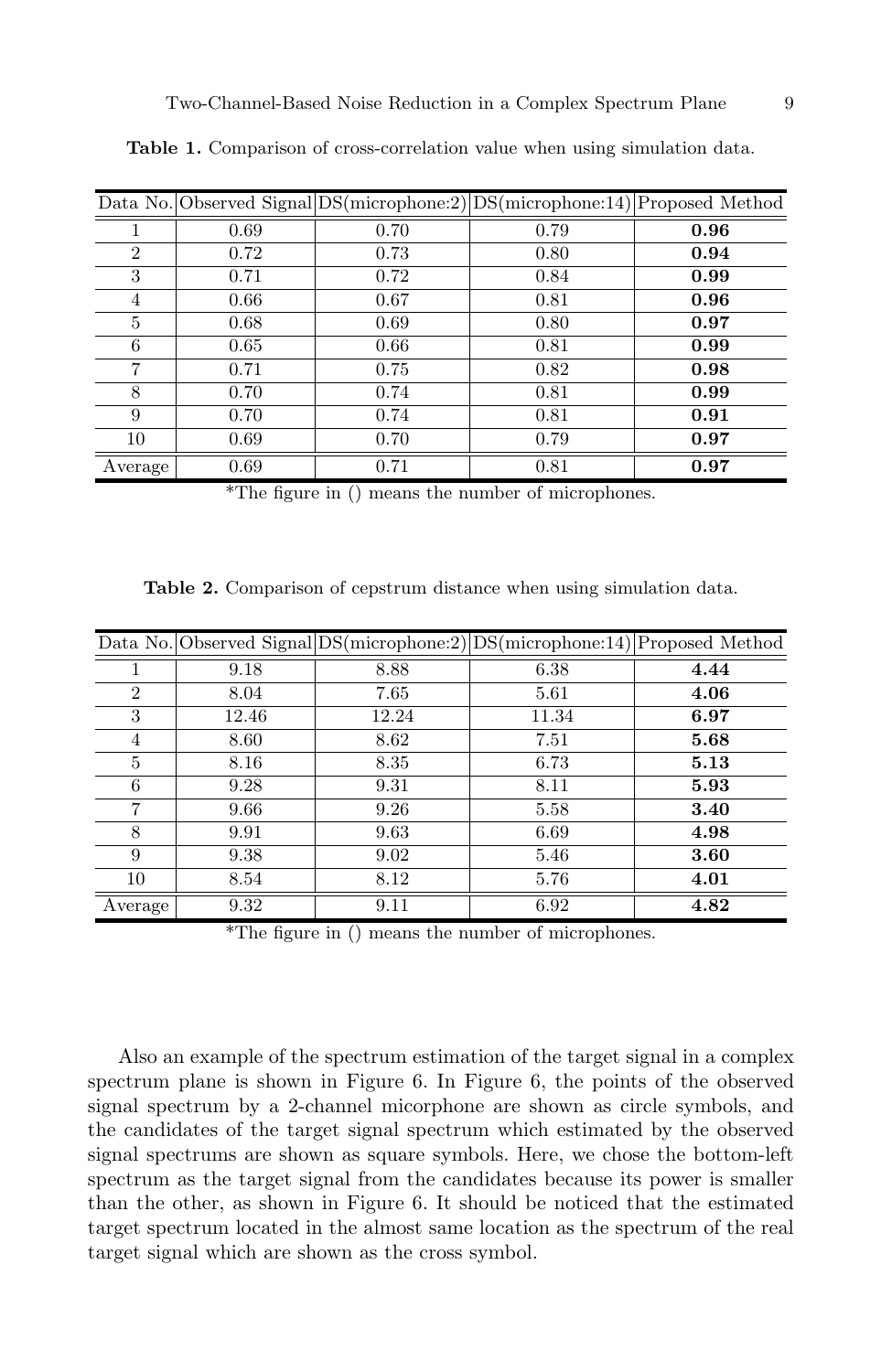

**Fig. 6.** An example of the target signal spectrum in a complex spectrum plane estimated from the simulated noisy data.

#### **3.3 Reverberant Environment**

In an experiment in a reverberant environment, we produced the observed signals with reverberant acoustic characteristic using the following steps. First, we convoluted the impulse responses with the target signals and the noise signals. Next, we added the noise signals to the target signals at each microphone. We used impulse responses from "RWCP Sound Scene Database in Real Acoustical Environments" [12], where the reverberation time was 300-ms and the distance between the sound source and the microphone was 2 meters.

**Table 3.** Comparison of cross-correlation value when using reverberant data.

|                |      |      | Data No. Observed Signal DS(microphone:2) DS(microphone:14) Proposed Method |      |
|----------------|------|------|-----------------------------------------------------------------------------|------|
|                | 0.57 | 0.57 | 0.59                                                                        | 0.48 |
| $\overline{2}$ | 0.69 | 0.69 | 0.74                                                                        | 0.48 |
| 3              | 0.71 | 0.72 | 0.76                                                                        | 0.51 |
| $\overline{4}$ | 0.65 | 0.66 | 0.72                                                                        | 0.44 |
| 5              | 0.66 | 0.67 | 0.77                                                                        | 0.46 |
| 6              | 0.63 | 0.64 | 0.73                                                                        | 0.51 |
| 7              | 0.66 | 0.68 | 0.74                                                                        | 0.50 |
| 8              | 0.73 | 0.75 | 0.81                                                                        | 0.53 |
| 9              | 0.66 | 0.68 | 0.74                                                                        | 0.53 |
| 10             | 0.65 | 0.65 | 0.69                                                                        | 0.45 |
| Average        | 0.66 | 0.67 | 0.73                                                                        | 0.49 |

\*The figure in () means the number of microphones.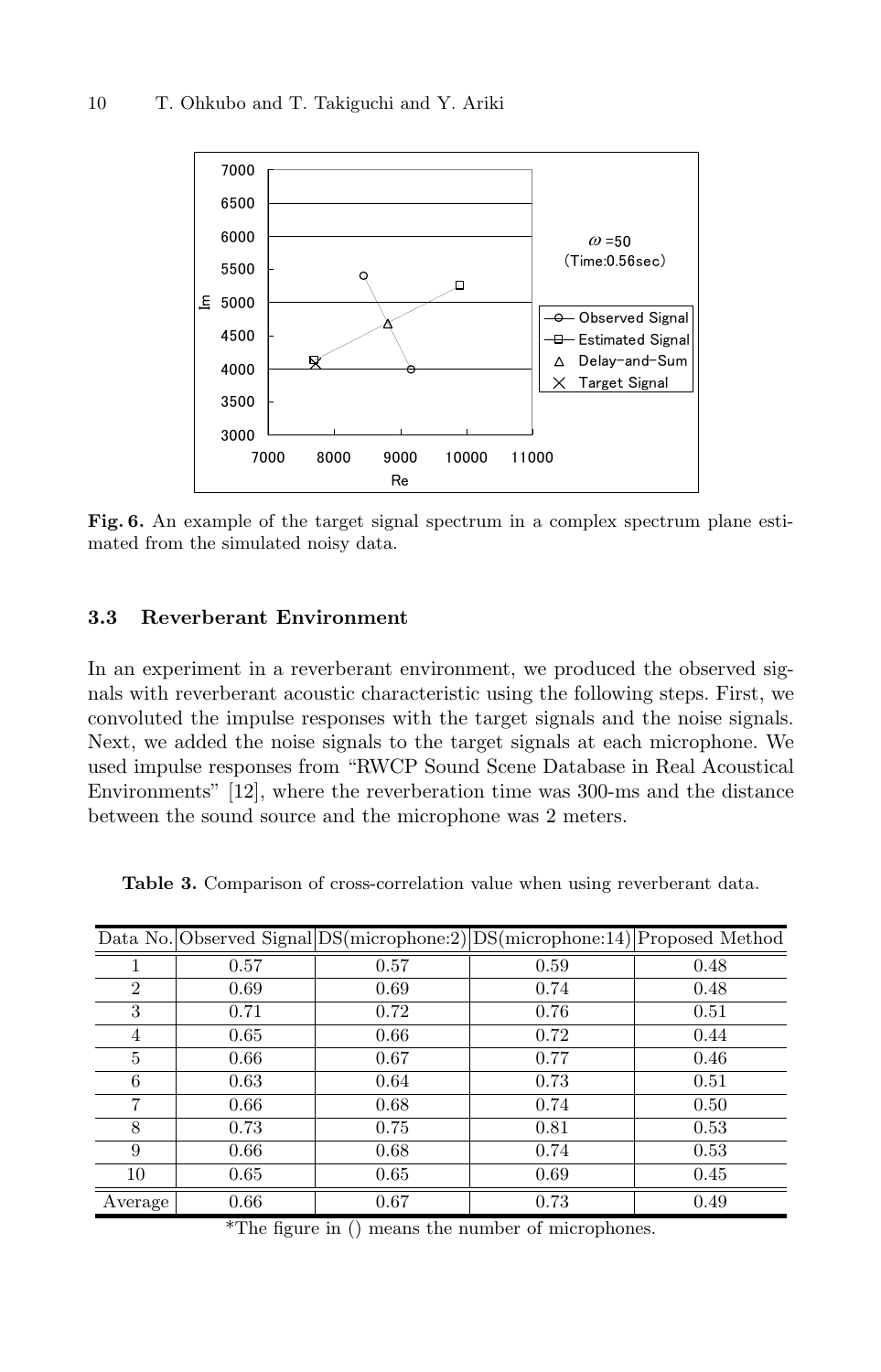|                |       |       | Data No. Observed Signal DS(microphone:2) DS(microphone:14) Proposed Method |       |
|----------------|-------|-------|-----------------------------------------------------------------------------|-------|
|                | 10.52 | 10.43 | 9.13                                                                        | 9.90  |
| $\overline{2}$ | 8.30  | 7.95  | 6.47                                                                        | 8.29  |
| 3              | 12.22 | 11.97 | 11.60                                                                       | 11.64 |
| 4              | 9.68  | 9.67  | 8.74                                                                        | 9.82  |
| 5              | 10.28 | 10.24 | 9.20                                                                        | 10.06 |
| 6              | 11.33 | 11.34 | 10.25                                                                       | 11.08 |
| 7              | 9.48  | 9.51  | 7.69                                                                        | 9.47  |
| 8              | 10.07 | 9.96  | 7.64                                                                        | 9.81  |
| 9              | 9.29  | 9.31  | 7.73                                                                        | 9.56  |
| 10             | 9.37  | 9.26  | 7.57                                                                        | 9.13  |
| Average        | 10.05 | 9.96  | 8.60                                                                        | 9.98  |

**Table 4.** Comparison of cross-correlation value when using reverberant data.

\*The figure in () means the number of microphones.

Table 3 and Table 4 show the results of *CC*-*V alue* and *CepDist*. From these results, the performance of the proposed method degrades below DS. We consider that the failed estimation is attributable to the signal degradation caused by reverberation.

## **4 Conclusions**

In this work, we have presented a noise reduction method in a complex spectrum plane using only two microphones. The method utilizes the geometric information and restores the target signal to estimate its spectrum. The method is advantageous in that no training time is necessary before its operation and it is effective with non-stationary noise.

The experiment results showed that the proposed method outperformed the Delay-and-Sum method and can restore the target signal almost completely in the simulated noisy environment. On the other hand, in the reverberant environment, the performance degraded. We consider this failed estimation of the spectrum of the target signal was caused by the reverberation and the propagation degradation.

In future work, we will investigate the affects in a reverberant environment, and will try to improve the performance of the proposed method in a real environment. Furthermore, we will investigate a way to estimate the noise propagation direction, as the proposed method requires that we do so.

# **References**

1. J. L. Flanagan, J. D. Johnston, R. Zahn, an G. W. Elko, "Computer-steered microphone arrays for sound transduction in large rooms," J. Acoust. Soc. Am., vol. 78, no. 5, pp. 1508-1518, 1985.